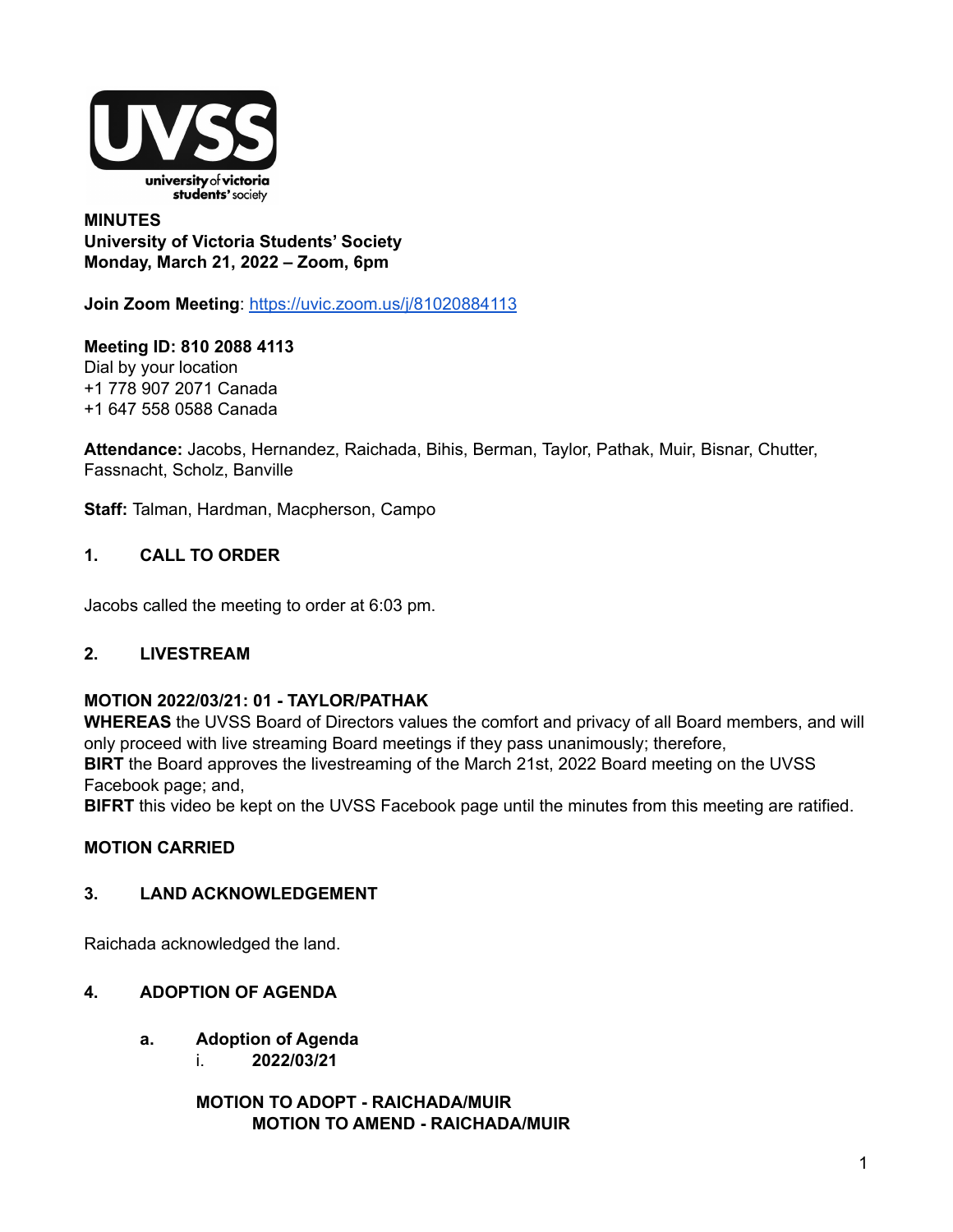To add the following Directors Reports: Fassnacht, Muir, Scholz, Pathak, Banville and Raichada.

## **MOTION CARRIED**

- **b. Adoption of Minutes**
	- i. **2022/03/07**

## **BERMAN REPLACED JACOBS AS CHAIR**

## **MOTION TO ADOPT - PATHAK/BISNAR MOTION TO AMEND - JACOBS/BISNAR** To add Director's reports from Jacobs to last meetings minutes. **MOTION CARRIED**

#### **MOTION CARRIED**

## **JACOBS REPLACED BERMAN AS CHAIR**

### **5. PRESENTATIONS & ANNOUNCEMENTS**

- **a. PRESENTATIONS**
- **b. ANNOUNCEMENTS**

#### **6. REPORTS**

## **a. EXCLUDED MANAGERS**

#### **b. PORTFOLIOS**

- 1. Campaigns and Community Relations
- 2. Finance and Operations
- 3. Outreach and University Relations
- 4. Student Affairs
- 5. Events
- 6. International Student Relations

## **COMMITTEES AND COUNCILS**

- 1. Electoral
- 2. Executive Committee
- 3. Food Bank & Free Store
- 4. Peer Support Centre

#### **CONSTITUENCY ORGANIZATIONS & NSU**

- 1. GEM
- 2. NSU
- 3. Pride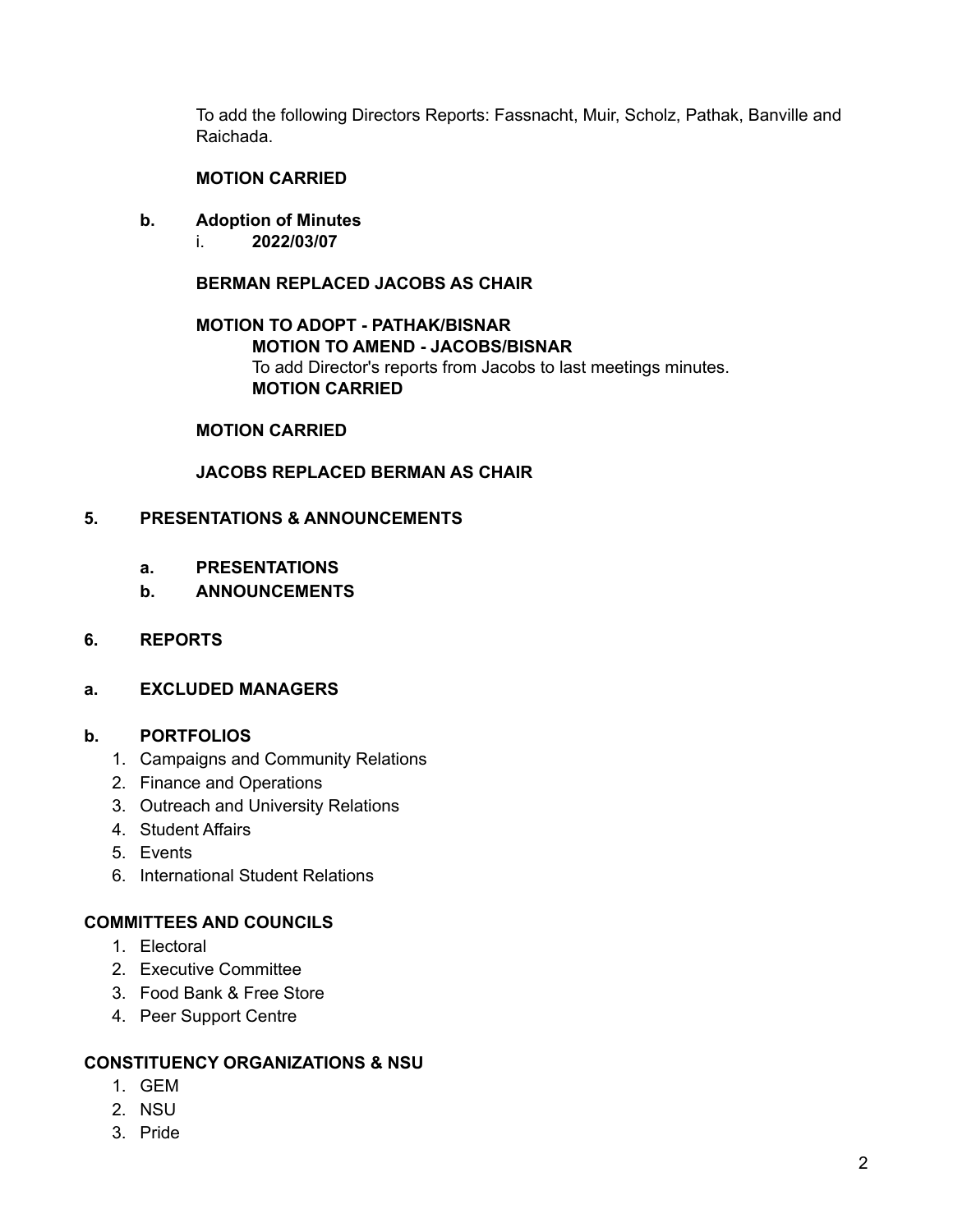- 4. SOCC
- 5. SSD

# **7. QUESTION PERIOD (15 mins)**

### **8. EMAIL MOTIONS**

## **9. MAIN MOTIONS**

**a. PRIORITY BUSINESS**

#### **BERMAN REPLACED JACOBS AS CHAIR**

## **MOTION 2022/03/21: 02 - JACOBS/MUIR**

**WHEREAS** Delicia Jacobs held a position on the Ombudsperson Committee as the UVSS SSD Rep, but has since resigned in this role; and

**WHEREAS** Delicia Jacobs was an advocacy group representative; therefore,

**BIRT** the UVSS Board elect a member to the Ombudsperson Committee; and,

**BIFRT** for continuity we prioritize an advocacy representative as a replacement for an advocacy representative for the remainder of this term.

Nominations: Effy Taylor

## **MOTION CARRIED**

Effy Taylor acclaimed.

## **JACOBS REPLACED BERMAN AS CHAIR**

#### **MOTION 2022/03/21: 03 CHUTTER/HERNANDEZ**

**WHEREAS** Divest UVic has successfully lobbied the University of Victoria to fully divest one of its two endowment funds and partially divest the other; mobilized thousands of students to attend Climate Strikes to support global climate justice struggles; and

**WHEREAS**, Divest UVic transitioned from a campaign to a UVSS club; and

**WHEREAS** Campaigns committee [voted](https://docs.google.com/document/d/1MLvoO0tU-CnqB1GTGh6z0YlbGRknliy7f4gsui7-UJU/edit) in favour of donating the remaining balance allocated to Divest UVic of the Campaigns budget on Feb 25th at 6:33pm;

**BIRT** the UVSS gives a one-time donation of \$2000 to Divest Uvic Club in recognition of their research-based and decolonial advocacy and student leadership.

## **MOTION CARRIED**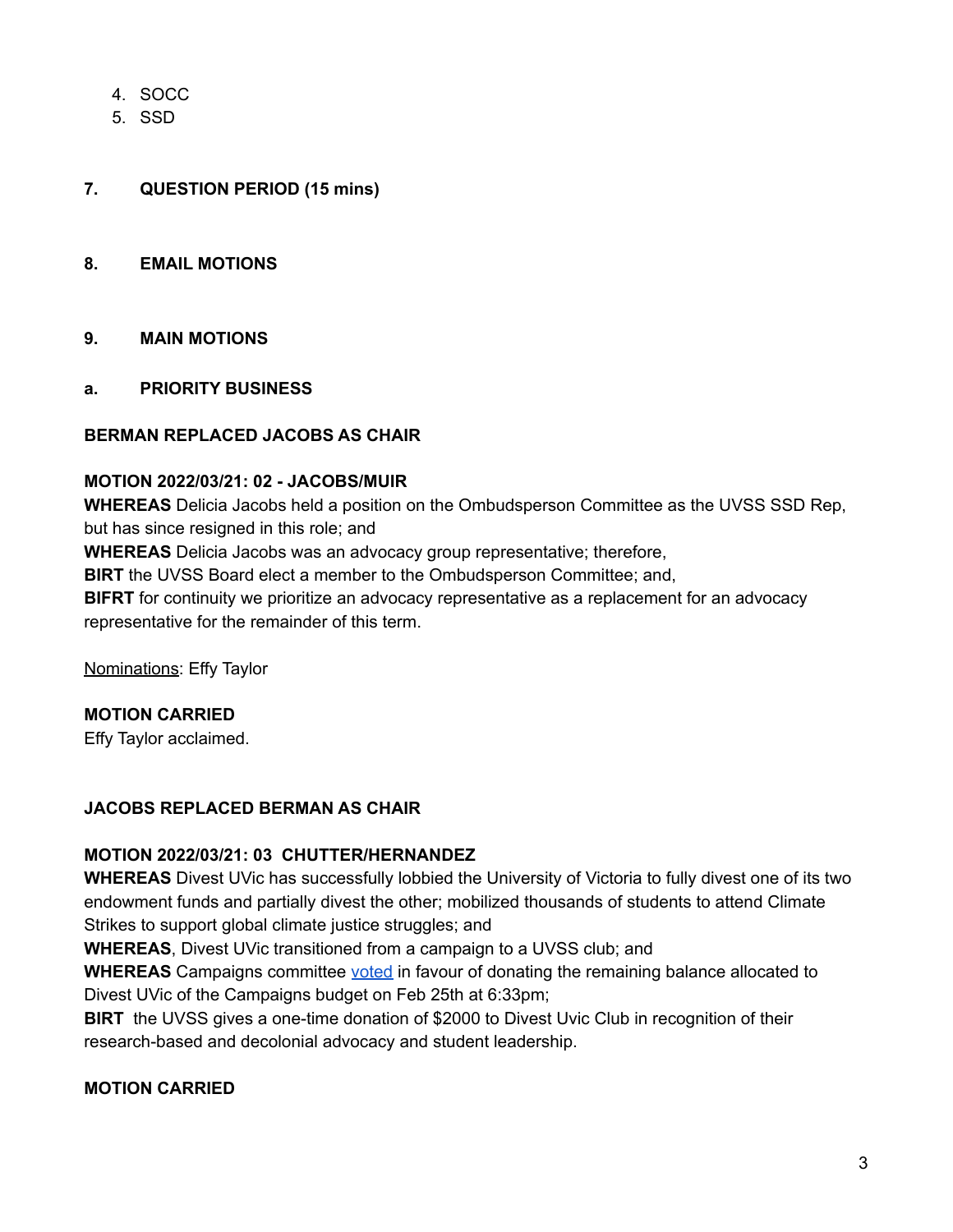# **b. OLD BUSINESS**

# **MOTION TO MOVE IN CAMERA - BISNAR/BERMAN**

The meeting moved in-camera at 6:37 pm. **MOTION CARRIED**

## **10. IN-CAMERA**

- **a. Legal**
- **b. Personnel Committee Report**

## **MOTION TO MOVE OUT OF CAMERA - BERMAN/BISNAR**

The meeting moved out of camera at 6:43 pm. **MOTION CARRIED**

## **11. MEETING TIMES**

**The next meeting scheduled by the Board of Directors is: Monday, April 11th, 2022** on Zoom (online).

## **13. BOARD DIRECTORS' REPORTS**

## **Mariel Hernández (70 hours)**

- Advo group event support, attend coordinator's meeting, review policy.
- Table for elections
- Clubs and Course Unions: Host Clubs Council for late ratification. Answer email and phone call inquiries, host office hours. Update website info, update and distribute signing authorities. Process cheque requisitions. Additional meetings with clubs.
- Prep and attend internal meetings. Set up leads, hold exec, External meetings for AVPR search.

## **Delicia Jacobs (68 hours)**

- Continuing to onboard (reading policy, past minutes, agendas, key documents, setting up GCal etc.)
- Reaching out to key partners and committees (including setting up committee meetings via polls and sending out agendas and documents for review)
- Sorting and responding to emails
- Meeting with university leaders (EQHR, OSL etc)
- Meeting internally
- Setting up working group for day of recognition
- Media coordination
- Providing student consultation and coordinating student consultation
- Starting the creation of an outreach review and strategy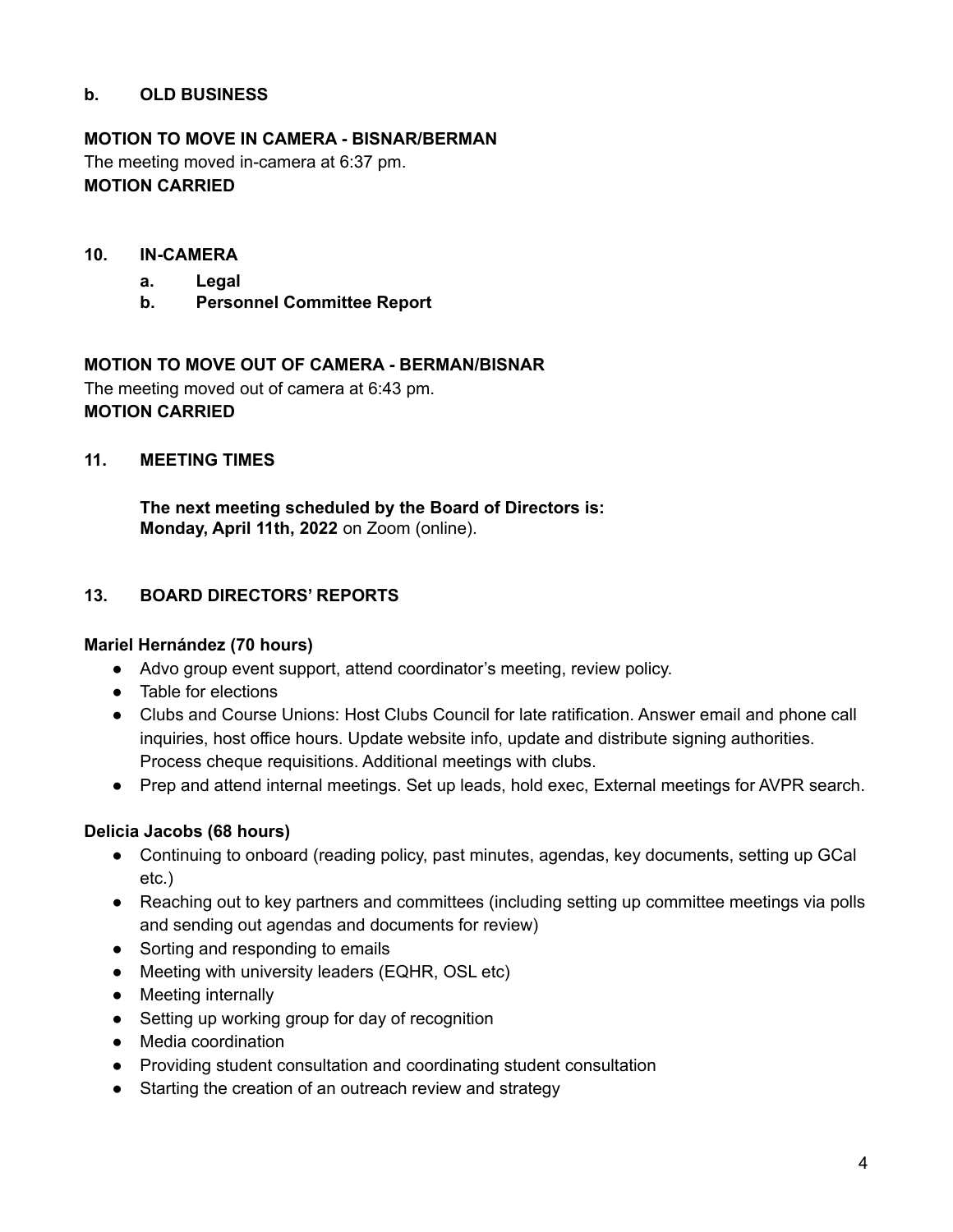# **Deborah Berman (16.0 hours)**

- Campaigns
	- Emails (3.0 hours)
	- Admin (4.0 hours)
	- DB & JF (1.0 hour)
	- Correspondence (4.25 hours)
	- Executive Committee (1.0 hour)
	- Leads Meeting (0.5 hours)
- Board
	- Events Committee (0.25 hours)
	- Board meeting (1.0 hour)
	- SCARTA (1.0 hours)

## **Nigel Bisnar (3 hours)**

- Elections & Referendum promotional content production (1.5hrs)
- Referendum outreach planning & meetings (1.5hrs)

## **Hailey Chutter (5 hours)**

- $\bullet$  Meeting with EJ (1 h)
- anti-Asian racism report (4 h)

# **Ashley Bihis (2 hours)**

- $\bullet$  SOCC SAGM & prep  $(1.5)$
- $\bullet$  Emails  $(0.5)$

# **Effy Taylor (21 hours)**

- $\bullet$  Trans-protagonism gallery  $-5$  hours
- $\bullet$  Sexpo 12 hours
- $\bullet$  Assisting with the transition of pride coordinators  $-4$  hours

## **Kai Muir – 6 hrs**

- SEXPO (planning meetings, afterparty door duty): 5 hrs
- $\bullet$  ARC: .5 hr
- Emails, housekeeping: .5 hr

## **Kishal Scholz (1.5 hours)**

- Events Committee meeting & prep (0.5 hours)
- Tabling (1 hour)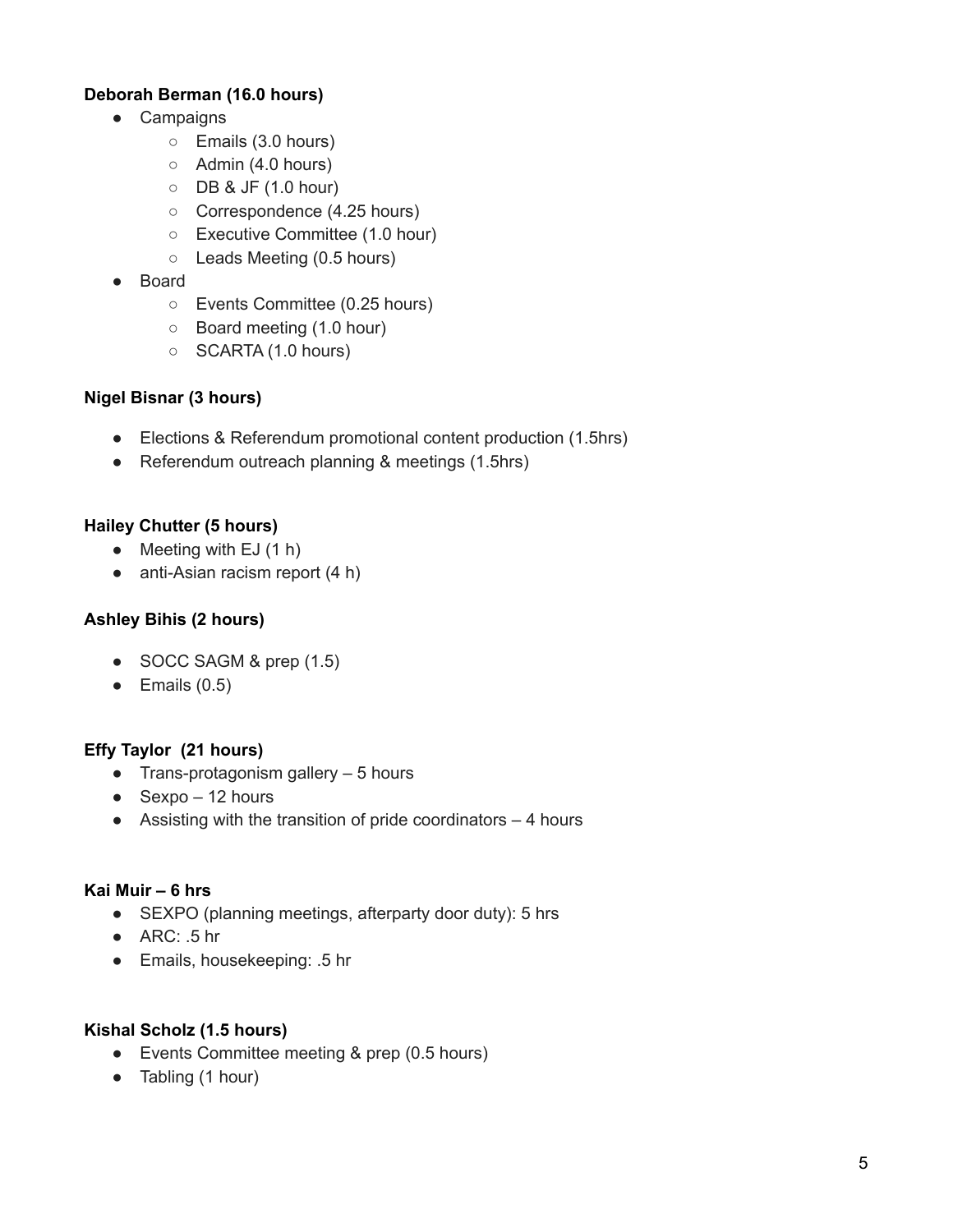# Dhruvi Raichada (40 hours)

- Signing authorities
- Committee meetings
- Executive meetings
- Lead meetings
- Pride week events
- Puppy time
- UVSS/ UVic job fair
- Easter shuttle bus
- SexPo
- Leads meetings
- Check emails, messages and teams
- tabling

# Siddharth Pathak (50 hours)

- Onboarding
- Excluded Meetings
- Exec Committee
- Leads Meetings
- Personnel Committee
- Studentcare Project
- Health & Dental Discussion
- Finance Review
- External Communications
- Election Tabling
- Board Meeting

## Joshua Fassnacht (34.5 hours)

- C&CR Portfolio (8.5 hours)
- JF+EJB Housing Chat (.5 hours)
- JF+DB Portfolio Chat (1 hour)
- Paper Work (1 hour)
- Campaigns Planning (1 hour)
- Student Housing Agreements / LPSHA Review (.5 hours)
- Leads Meeting (1 hour)
- Exec Meeting (1 hour)
- Emails/Admin (1 hours)
- LPSHA Working Group (1.5 hours)
- $\bullet$  ISR (2.5 hours)
- Emails/Admin (2 hours)
- $\bullet$  JF+GC (1 hour)
- Board Meetings (1 hour)
- Voting Promo (1 hour)
- PSC Subsidy Meeting (1 hour)